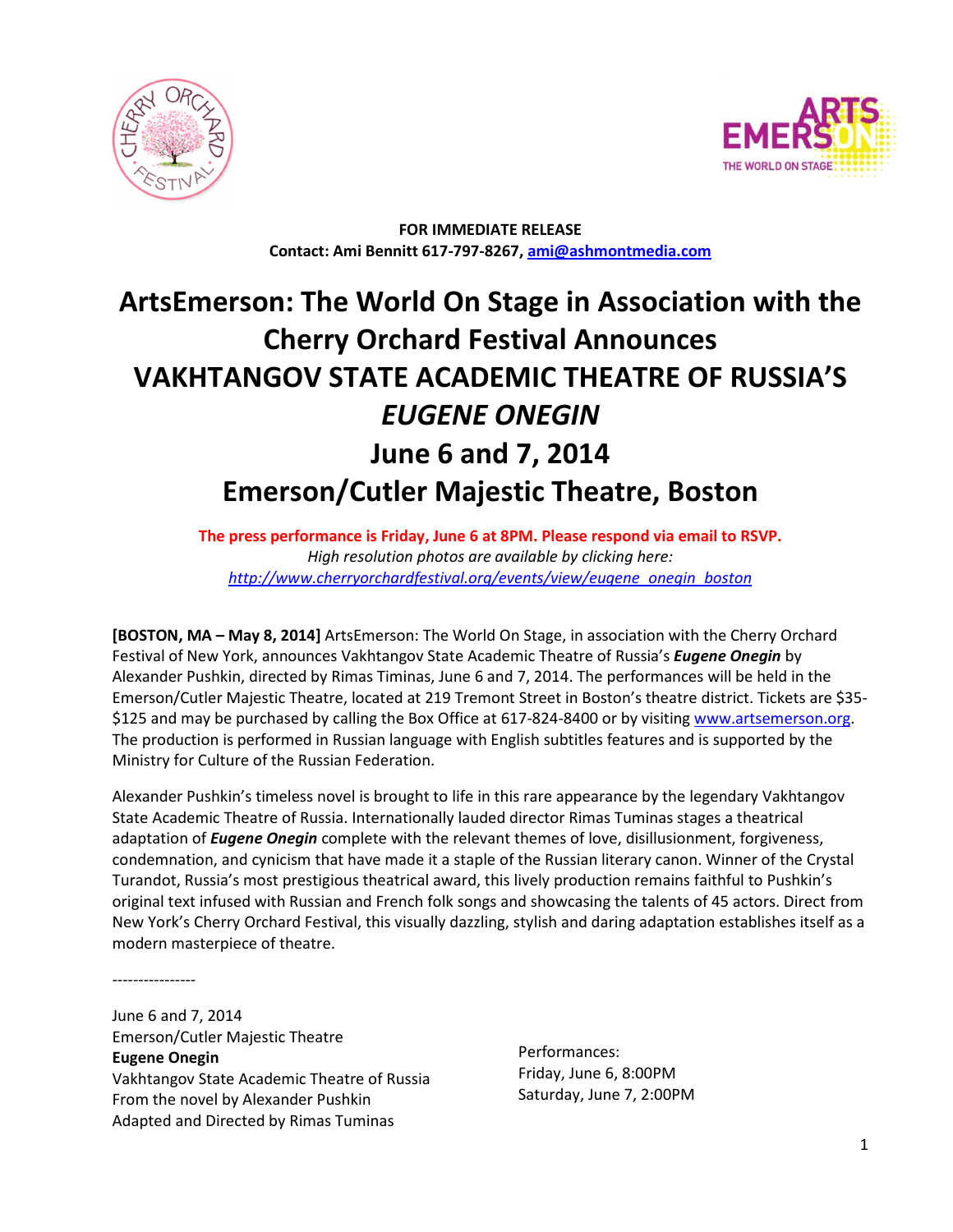## **About Vakhtangov Theatre**

Founded in 1920 by actor and director Yevgeny Vakhtangov, the Vakhtangov State Academic Theatre of Russia has become one of the most prestigious companies in Russia. The company has been seen by millions of people throughout Europe, including Paris, London, Vienna, Berlin, Prague and Budapest, among others. Their definitive productions of classics such as *Uncle Vanya, Measure for Measure,* and *Anna Karenina* have spread their reputation internationally.

## **About the Cherry Orchard Festival**

The Cherry Orchard Festival, a production of the Cherry Orchard Foundation, is a celebration of the international arts in the heart of New York City. Each of its world-class, multi-disciplinary performing and visual arts attractions is unique and never has been presented before in the US. Their mission is to initiate and promote global cultural activity and exchange of ideas to an inter-generational audience through entertaining and educational programs and events in all genres. The first Festival took place in May of 2013, and events are presented at selected prestigious New York City venues such as City Center, Yamaha Hall, Rose Theatre, Time Warner Building and Alice Tully Hall at Lincoln Center. www.cherryorchardfestival.org

#### **About Maestro Artist Management**

Maestro Artist Management (MAM), a full-service production, touring and promotion company that focuses on presenting international artists in various genres, from classical music and dance to theatre and world music, to audiences in the US. Maestro Artist Management presents in Boston on a regular basis, bringing such celebrated international artists and ensembles as Yuri Bashmet, Moscow Soloists Chamber Orchestra, Vadim Repin, Vladimir Spivakov, Moscow Virtuosi Chamber Orchestra, OIga Kern, Denis Matsuev, Michel Legrand, and Alexander Ghindin to local audiences. For more information, visit www.maestroartist.com.

# **About ArtsEmerson: The World On Stage**

ArtsEmerson was established by Emerson College to program the beautifully restored 590-seat Emerson/Paramount Center Mainstage; the versatile, intimate Jackie Liebergott Black Box Theatre ("The Jackie"), which can seat up to 150 people; the state-of-the-art 170-seat Bright Family Screening Room (all located within the Emerson/Paramount Center, a cornerstone in the revitalization of downtown Boston); and the beloved, historic 1,186-seat Emerson/Cutler Majestic Theatre in the heart of the Theatre District, fully restored by Emerson in 2003. Under the leadership of Rob Orchard, ArtsEmerson gives Boston audiences a new level of cultural choice, bringing live professional American and international stage work to its four distinct venues as well as films and music. For more information, visit www.artsemerson.org.

# **About Emerson College**

Located in Boston, Massachusetts, opposite the historic Boston Common and in the heart of the city's Theatre District, Emerson College educates individuals who will solve problems and change the world through engaged leadership in communication and the arts, a mission informed by liberal learning. The College has 3,660 undergraduates and 829 graduate students from across the United States and 50 countries. Supported by state-of-the-art facilities and a renowned faculty, students participate in more than 80 student organizations and performance groups. Emerson is known for its study and internship programs in Los Angeles, Washington, D.C., the Netherlands, London, China, and the Czech Republic. A new, permanent facility on Sunset Boulevard for its L.A.-based program opened in February, 2014. For more information, visit www.emerson.edu.

-30-